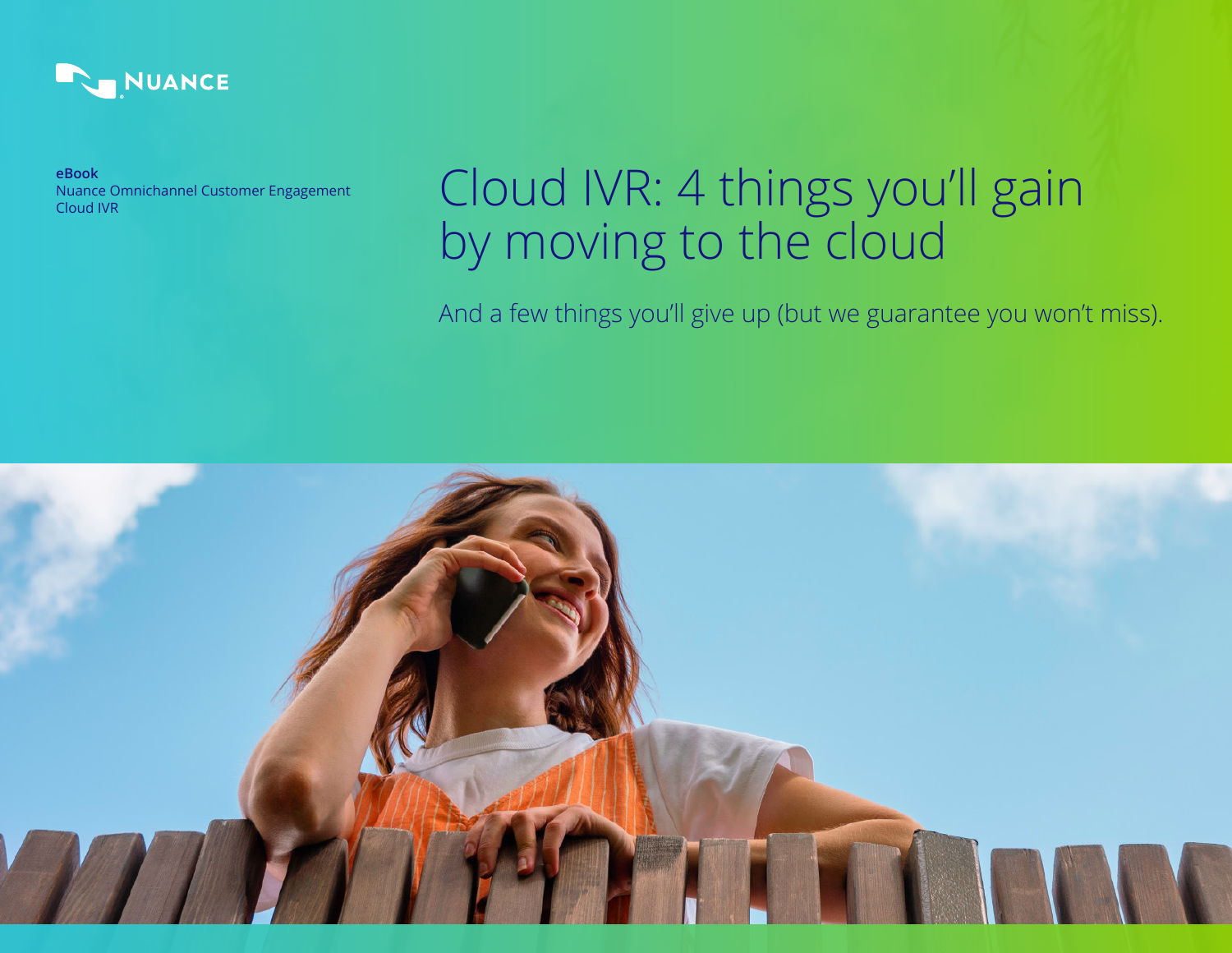## Hosting critical business technologies in the cloud is nothing new

In fact, these days it's the norm for most organizations. But some business functions are still lagging on cloud adoption, and it's time they caught up.

### **It's time for the IVR to move to the cloud.**

"The surge in remote contact center agents caused by pandemic-related office closures has driven 2020 cloud contact center penetration to 25%, up from 16% in 2019.....2024 is the first year where cloud contact center agents (56% market share) will exceed on-premises contact center agents (44% market share), a transition that will have taken two decades." <sup>1</sup>

For some companies, the idea of handing off their IVR (or other customer service channels) might be pretty uncomfortable. But, the advantages of cloud IVR to you and your callers simply can't be ignored.

In today's super competitive market, if your IVR doesn't deliver the experience callers demand, they'll simply take their business elsewhere. Failure of your IVR to keep up will impact your customer loyalty, your contact center performance and your bottom line.

As you think about your future IVR plans, let's review the things you'll gain by moving to the cloud. There are also a few things you'll give up along the way—but don't worry, we promise you won't miss them.

1 Gartner, Forecast Analysis - Contact Center Worldwide, Daniel O'Connell, Megan Fernandez, 19 January, 2021

## **Cloud IVR: What you'll gain**

- 1. Freedom to innovate
- 2. Access to the latest technologies
- 3. Superior customer experiences
- 4. Omni-channel service

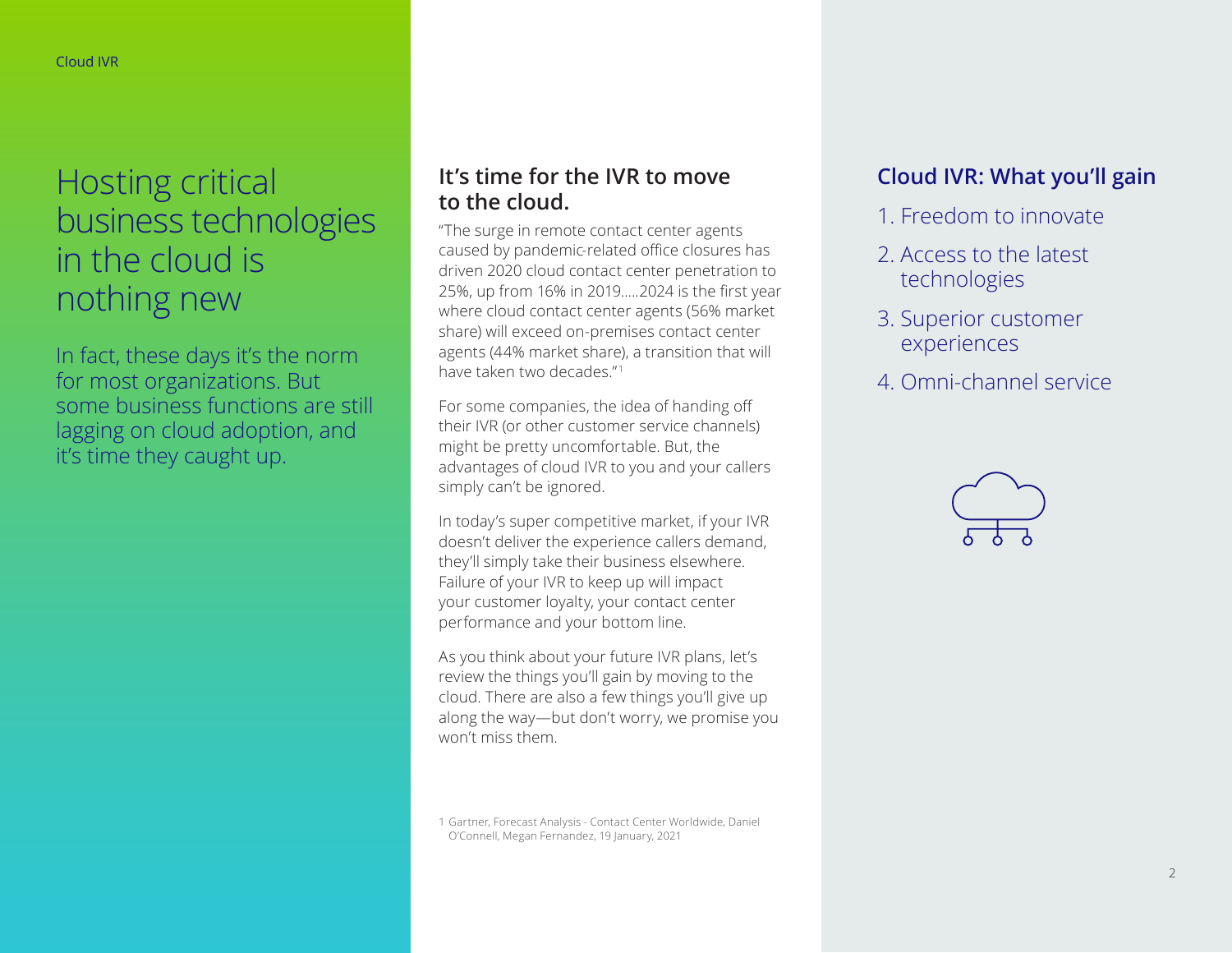## Gain the freedom to innovate, give up the micromanagement

With a cloud platform built for managing thousands of applications and processing billions of calls, you enjoy unbounded scalability, enterprise-level security and continuous availability. And you don't need to lift a finger.

Cloud IVR means you don't have to worry about hardware upgrades, equipment maintenance or boring, repetitive IT administrative tasks.

That means you and your team can free up the time and resources you need to deliver new applications and better customer experiences and to drive more revenue for your business instead of spending your days dealing with server maintenance.

### **Cloud platforms deliver worry-free IVR operation**



Service level agreements that guarantee 24 x 7 x 365 uptime



Dedicated infrastructure and performance monitoring



A geographically redundant, modular, virtualized environment



Flexible hosting and hybridhosting models



Security that includes PCI, SOX, SASE16 and HIPAA compliance, certification and periodic audits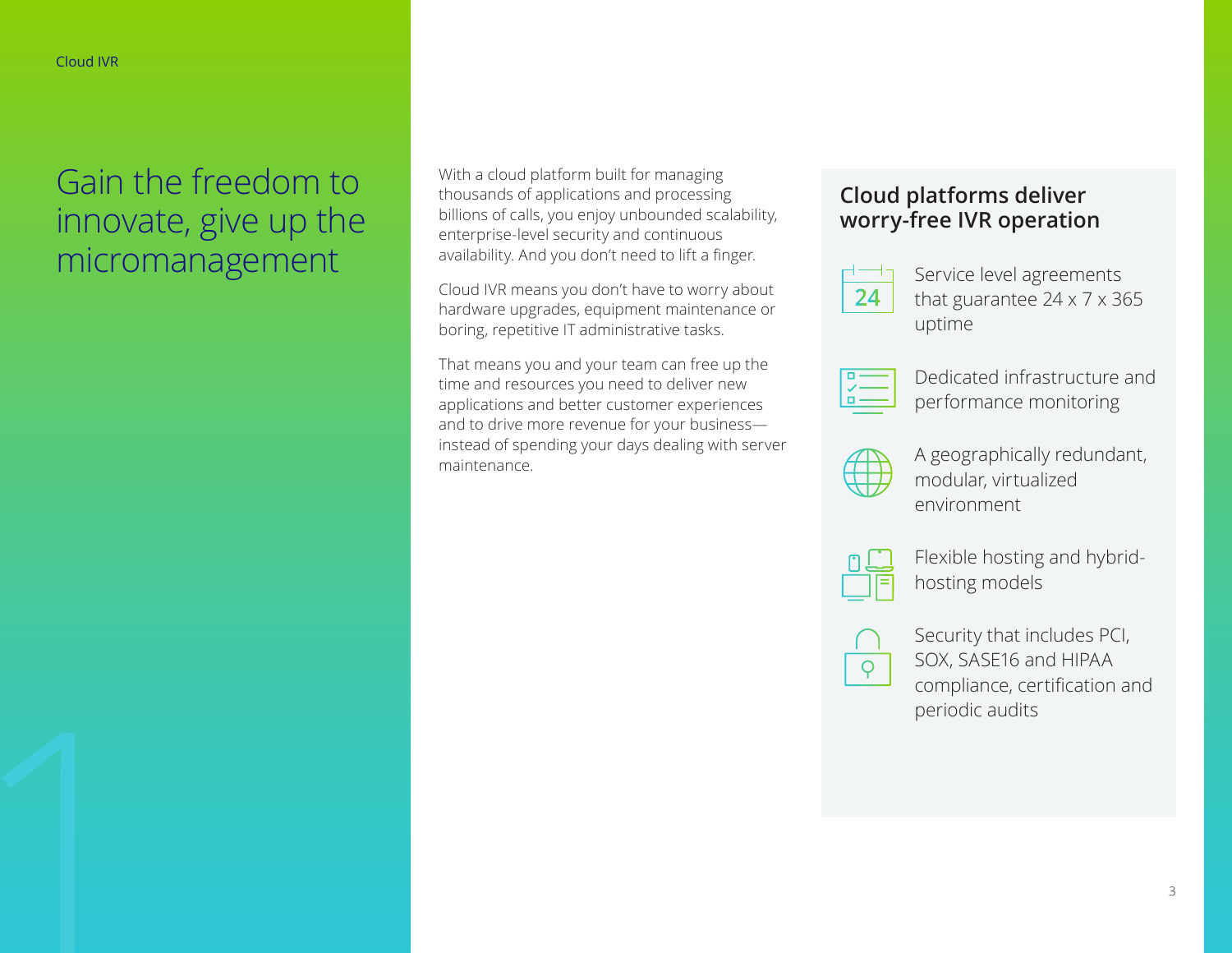| ¢. |  |
|----|--|
| ∕  |  |
| n. |  |
|    |  |

#### **Real-time monitoring: identify issues before they impact callers**

When it comes to monitoring your IVR environment, a top-notch hosting provider will have your back.

Using sophisticated tools, your provider should ensure your entire IVR ecosystem is functioning properly—all day, every day. Real-time monitoring guarantees that issues are detected early, and a modular platform architecture allows for quick resolution without service interruption.

For added peace of mind, monitoring should include your back-end systems as well as thirdparty systems. Hosting providers can also monitor unexpected call traffic or patterns, timeto-first-prompt, application recognition, response latency and other metrics that affect the caller experience.



#### **Capacity on demand: pay only for what you use**

An on-premises IVR is typically built to support the busiest time of the busiest day during your busiest season. (And doubled again, so you have a redundant backup on hand.) For most companies, this means paying to operate 60 percent or more of extra capacity year-round, even if it's only needed for a couple of days.

With cloud IVR, you pay for the capacity you use, when you use it. Along with sophisticated traffic forecasting and capacity planning, leading cloud providers offer excess capacity—so you're ready to handle spikes in traffic, both expected and unexpected.

Even in the event of equipment failure, power outages or natural disasters, multi-tier, geographic redundancy and failover ensure continuous system availability.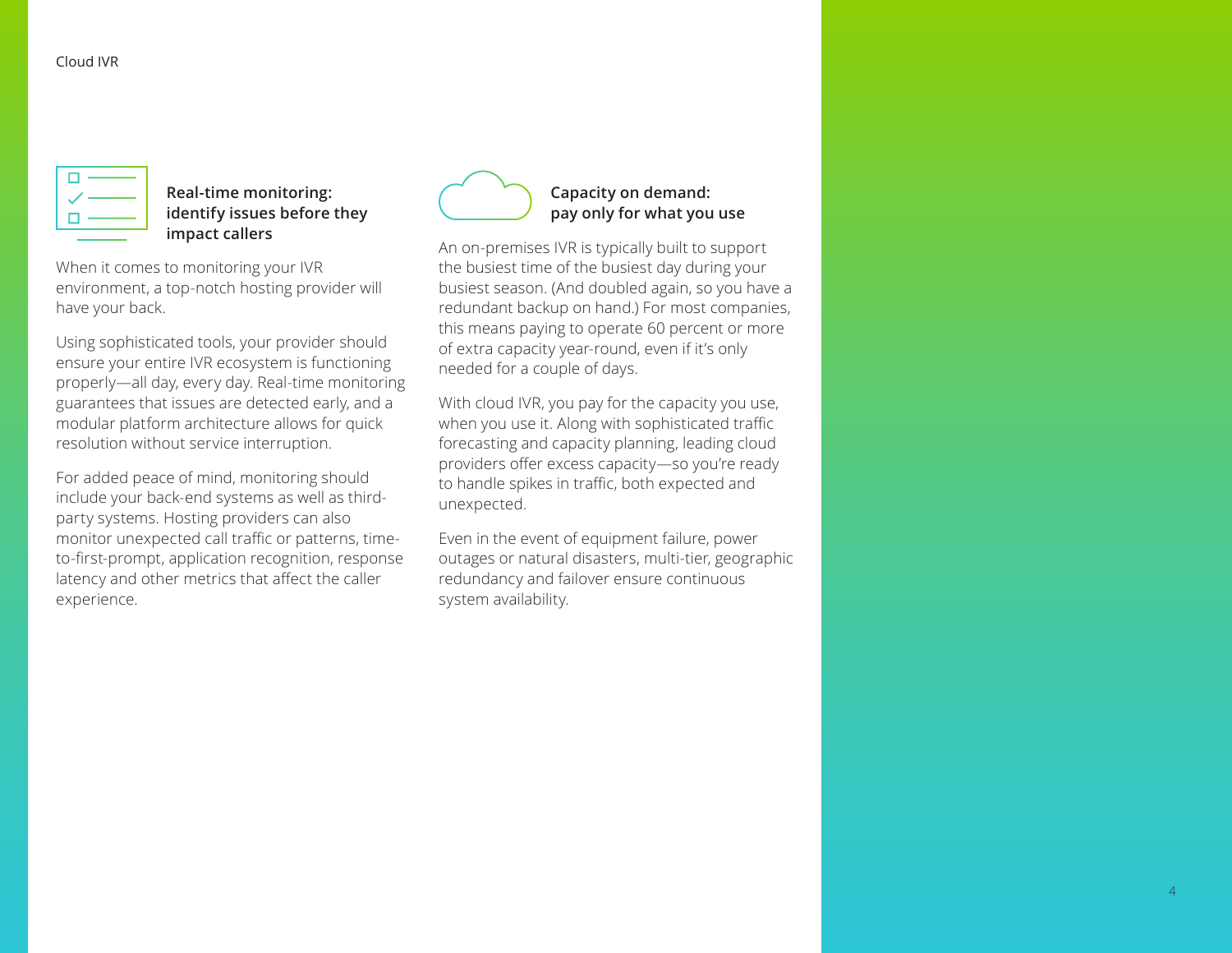## Gain access to the latest technologies, give up hunting for new solutions

Innovation in new technologies, especially AI, continues at a rapid pace. This creates pressure on organizations to keep pace. Gartner® states "On-premises contact centers will increasingly become technologically inferior compared to their cloud counterparts."2

Imagine always using the newest IVR technologies—without having to plan or pay for software upgrades. That's what you get when you move your IVR to the cloud.

You no longer need to spend your time pushing out updates, or looking for the next big thing in contact center technology. Your provider should handle everything, continuously delivering the latest advances.

Take advantage of the latest advances in speech and natural language, voice biometrics and proactive engagement capabilities to:

- Meet consumer expectations for fast, easy and intelligent self-service
- Gain competitive advantage through service differentiation
- Increase savings through higher automation rates

#### **The power of conversation with machine learning and deep learning**

The latest in voice and interaction technologies are powered by Artificial Intelligence (AI). Through machine and deep learning, leading cloud IVR providers are creating next-generation interfaces that offer more than your average customer engagement platform.

**Machine learning** is the fundamental application of AI that makes everything else possible. It automatically trawls through all your data, looking for patterns and trends, learning from what it finds. It then improves progressively—without your having to program anything—to deliver increasingly accurate predictions and insights into your business data.

**Deep learning** takes this to another level, applying machine learning to train the computer to intelligently apply what it has learned to your business-specific applications. In the case of contact centers, it's driven the evolution from text-to-speech to fully synthesized, human-like voices.

Process Contact Center Worldwide, Daniel<br>2 Gartner, Forecast Analysis - Contact Center Worldwide, Daniel<br>2 Gartner, Forecast Analysis - Contact Center Worldwide, Daniel<br>2 Gartner, Forecast Analysis - Contact Center Worldwi O'Connell, Megan Fernandez, 19 January, 2021

GARTNER is the registered trademark and service mark of Gartner Inc., and/or its affiliates in the U.S. and internationally and has been used herein with permission. All rights reserved.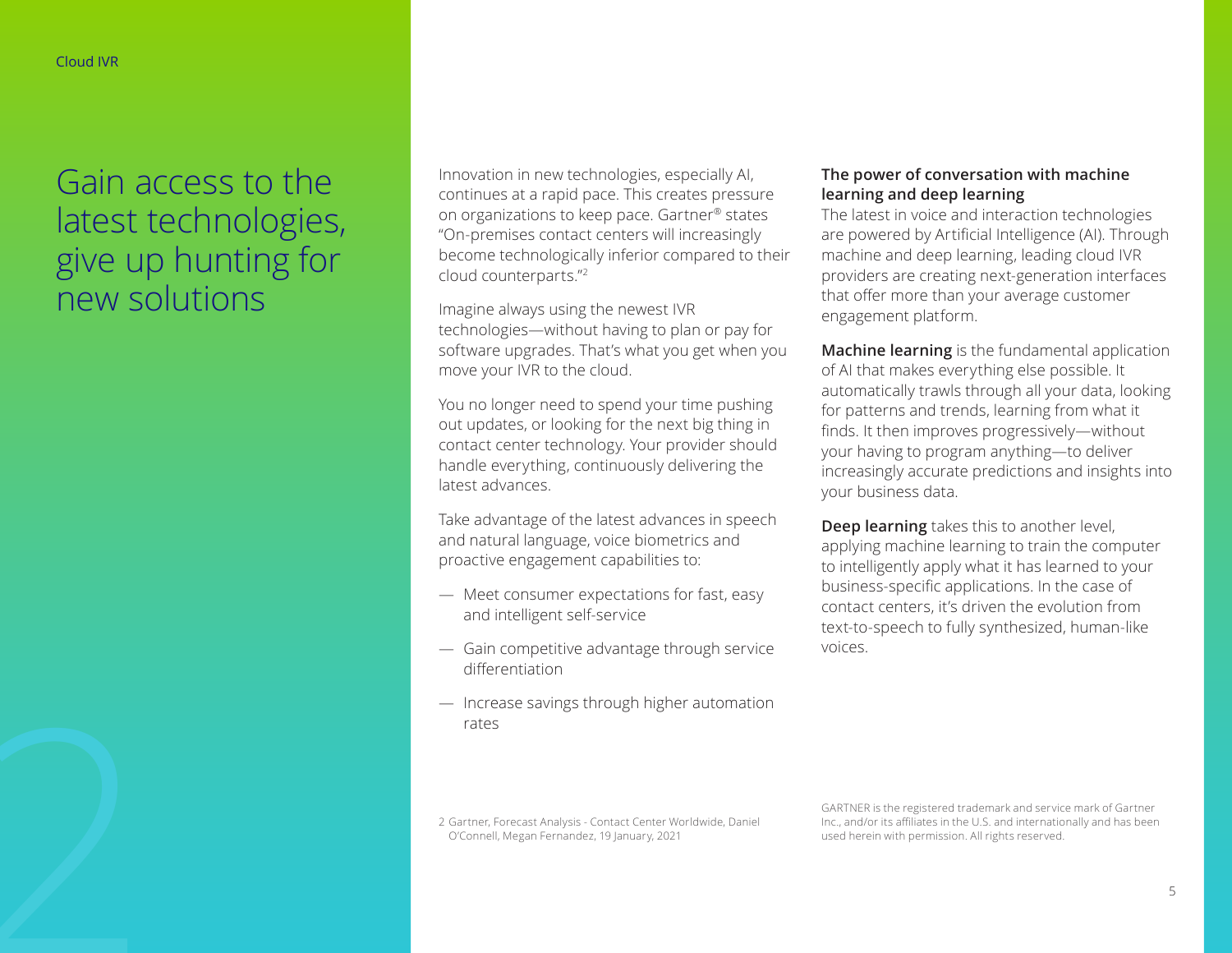#### **Natural Language Understanding: transforming IVR interactions into conversations**

The truth is, people think IVRs are difficult to use.

IVRs have consistently had a bad rap and been the brunt of jokes. Your callers have had it with navigating menu mazes that don't make sense. Finding what they need takes too long and requires too much effort. In this day and age that just won't do. They just want to ask a single question and get an answer—fast.

This "Siri-effect" has re-set people's expectations for how easy it should be to interact with devices and systems, including the IVR. They're becoming accustomed to performing tasks just by speaking naturally.

Voice is everywhere, and that's why more companies are using Natural Language

Understanding (NLU) technology—powered by machine and deep learning—as the foundation for their IVR and other voice-enabled channels.

NLU reflects how your customers speak in the real world. So, instead of having to match predetermined triggers, your callers can simply talk and describe their issues in their own words. The AI core of NLU allows your voice channel to intelligently infer meaning from what your caller is saying—instead of just interpreting it literally and respond with tailored, meaningful responses.

With cloud IVR, you get the latest, most innovative technology as it becomes available, without having to overhaul your infrastructure—it's simply implemented behind the scenes by your provider.

### **The NLU conversational approach not only simplifies the caller experience, but also delivers:**





Valuable caller intent data that drives continuous IVR improvement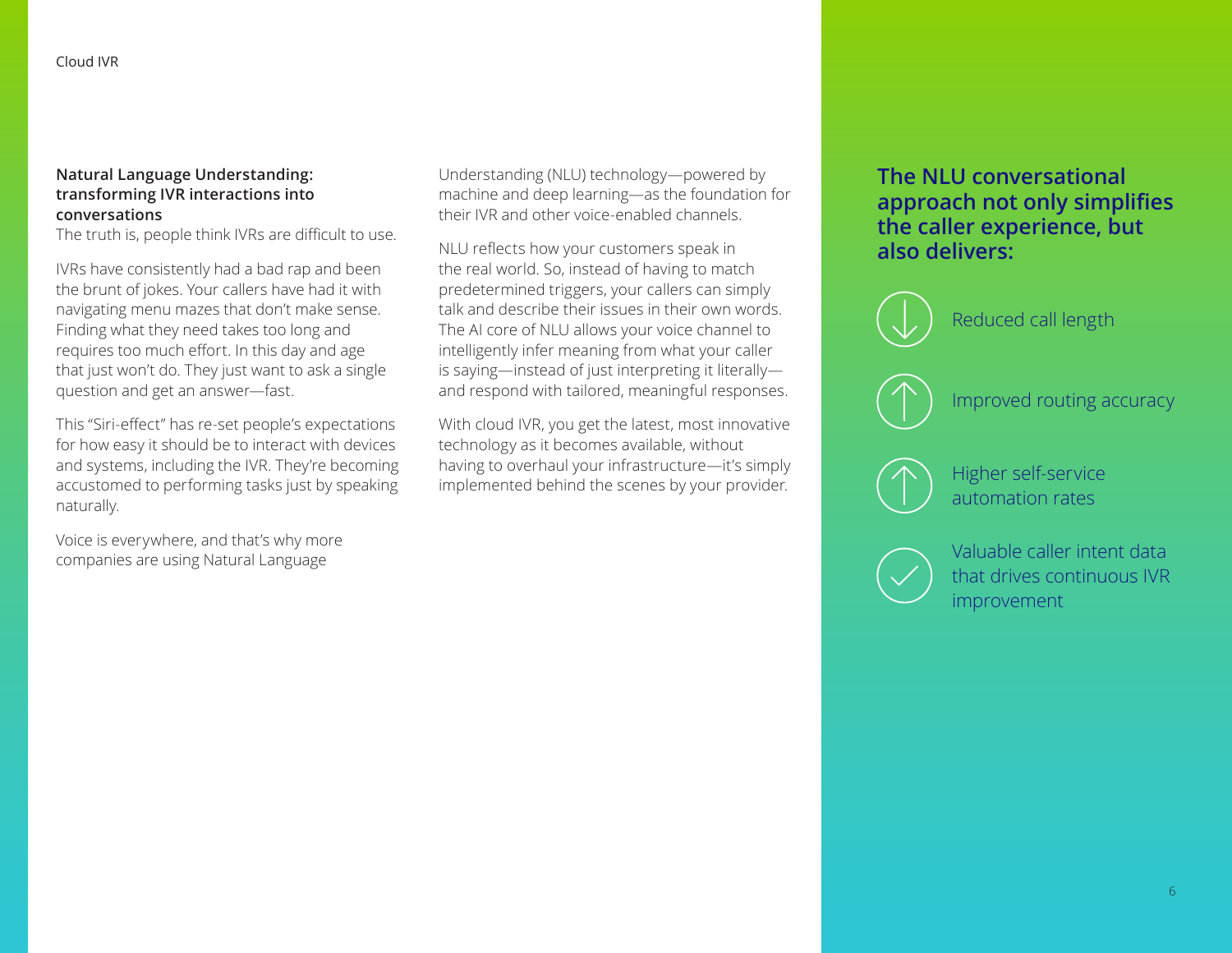## Gain superior customer service, give up poor performance

As many as 96 percent of customers are likely to become disloyal to a company after a high-effort customer service interaction, while only four percent are likely to repurchase after a higheffort experience.<sup>3</sup>

These days, your callers are expecting more. It's critical that your self-service channels can advance to meet customers' rising expectations, without adding to your contact center costs.

By letting your hosting provider tackle the tasks associated with integrating and operating the technologies, you can focus on important business initiatives that improve customer satisfaction and top-line revenue.

## **Humana**

### **Humana's cloud IVR:**

- Lets callers speak in their own words
- Recognizes and predicts more than 1,000 complex customer intents
- Accurately transfers customers to the area of the business they need.

**The Results: 80% rise in IVR net promoter score.** 

3 Dixon, M. The Effortless Experience. 2016. California Municipal<br>Utilities Organization. 2016. <u>http://cmua.org/wpcmua/wp-</u><br>content/uploads/2016/11/8-CEB-CCC163703PRINT-OS-Effortle<br>Experience-06-29\_3-pillars.pdf Utilities Organization. 2016. [http://cmua.org/wpcmua/wp](http://cmua.org/wpcmua/wp-content/uploads/2016/11/8-CEB-CCC163703PRINT-OS-Effortless-Experience-06-2)[content/uploads/2016/11/8-CEB-CCC163703PRINT-OS-Effortless-](http://cmua.org/wpcmua/wp-content/uploads/2016/11/8-CEB-CCC163703PRINT-OS-Effortless-Experience-06-2)[Experience-06-29\\_3-pillars.pdf](http://cmua.org/wpcmua/wp-content/uploads/2016/11/8-CEB-CCC163703PRINT-OS-Effortless-Experience-06-2)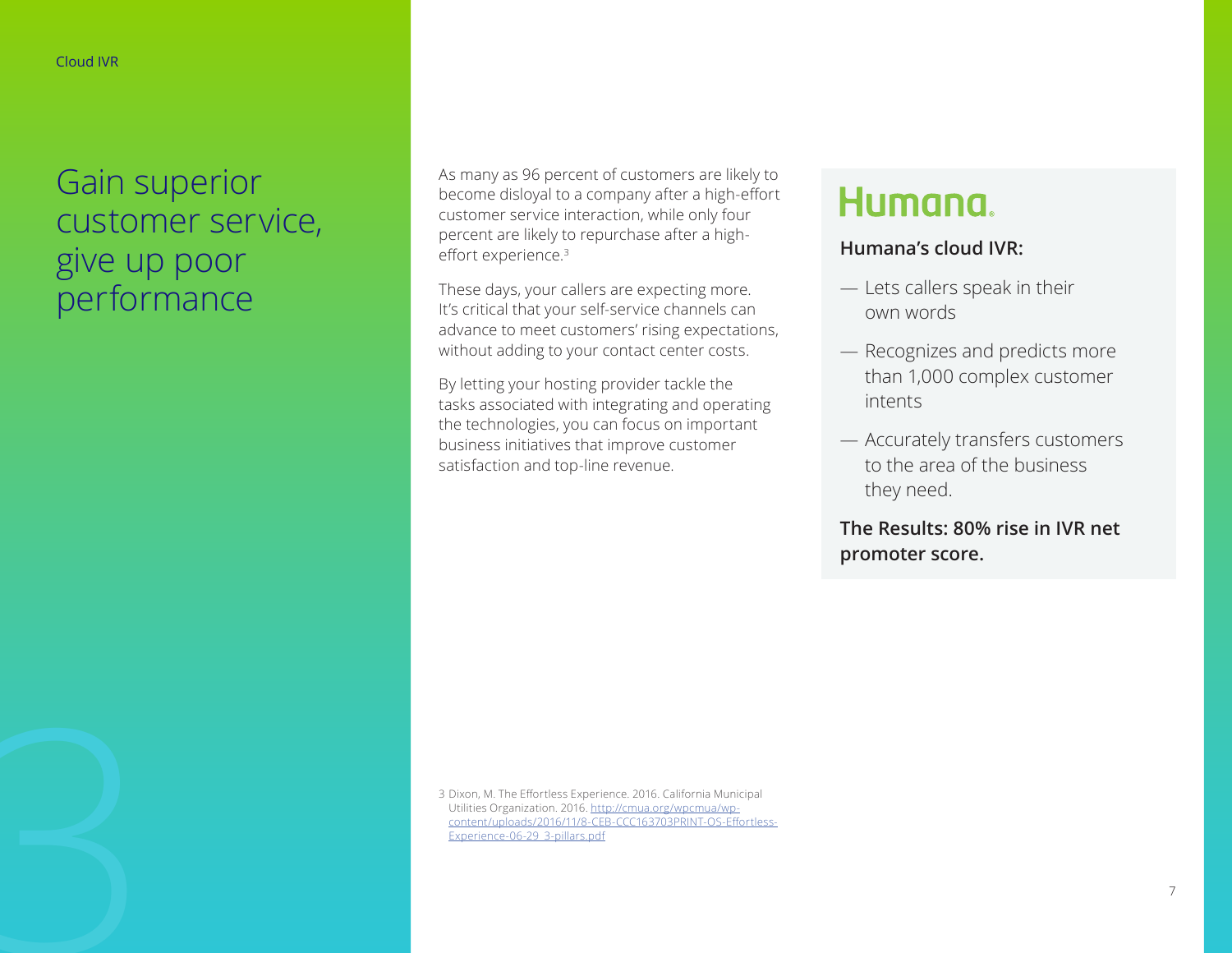#### **Easier and secure caller authentication**

Many IVRs still rely on knowledge-based authentication, requiring customers to remember multiple passwords and security questions. But people forget their username and passwords and many end up having to authenticate with an agent anyway. Plus it's much easier to steal passwords and expose your organization to fraud. Organizations relying on passwords create an easy-to-exploit threat surface as 20% of breaches are carried out using lost or stolen credentials.<sup>4</sup>

And this trend will only get worse as the number of stolen usernames and passwords in circulation has increased by 300% since 2018.

Voice biometrics does away with all this by authenticating through natural voice patterns. Callers simply say a passphrase and the IVR analyzes hundreds of unique voice characteristics and validates them against their voiceprint. It's fast, effortless and more secure than knowledgebased authentication.

#### **How it's said is as important as what is said**

The quality of what your customers hear is just as important as your IVR's ability to understand what they say.

Until recently, creating natural, dynamic IVR conversations was a real challenge. Most IVRs use a complicated web of thousands of words and sounds, which are often recorded over the course of several years—meaning a consistent tone is out of the question.

When someone calls, these bits of audio are 'stitched' together. The result? Robotic audio that's awkward, difficult to understand and slows down the interaction.

Thankfully, there's been significant advances in speech technology, allowing for more human-like IVR conversations—seamlessly synthesizing prerecorded prompts into a single voice.

And, because it's cloud-based, performance data can be collected and analyzed automatically, allowing for continuous improvement, with no intervention from you.

4 Forrester: Using Zero Trust to Kill the Employee Password (Aug 2021)

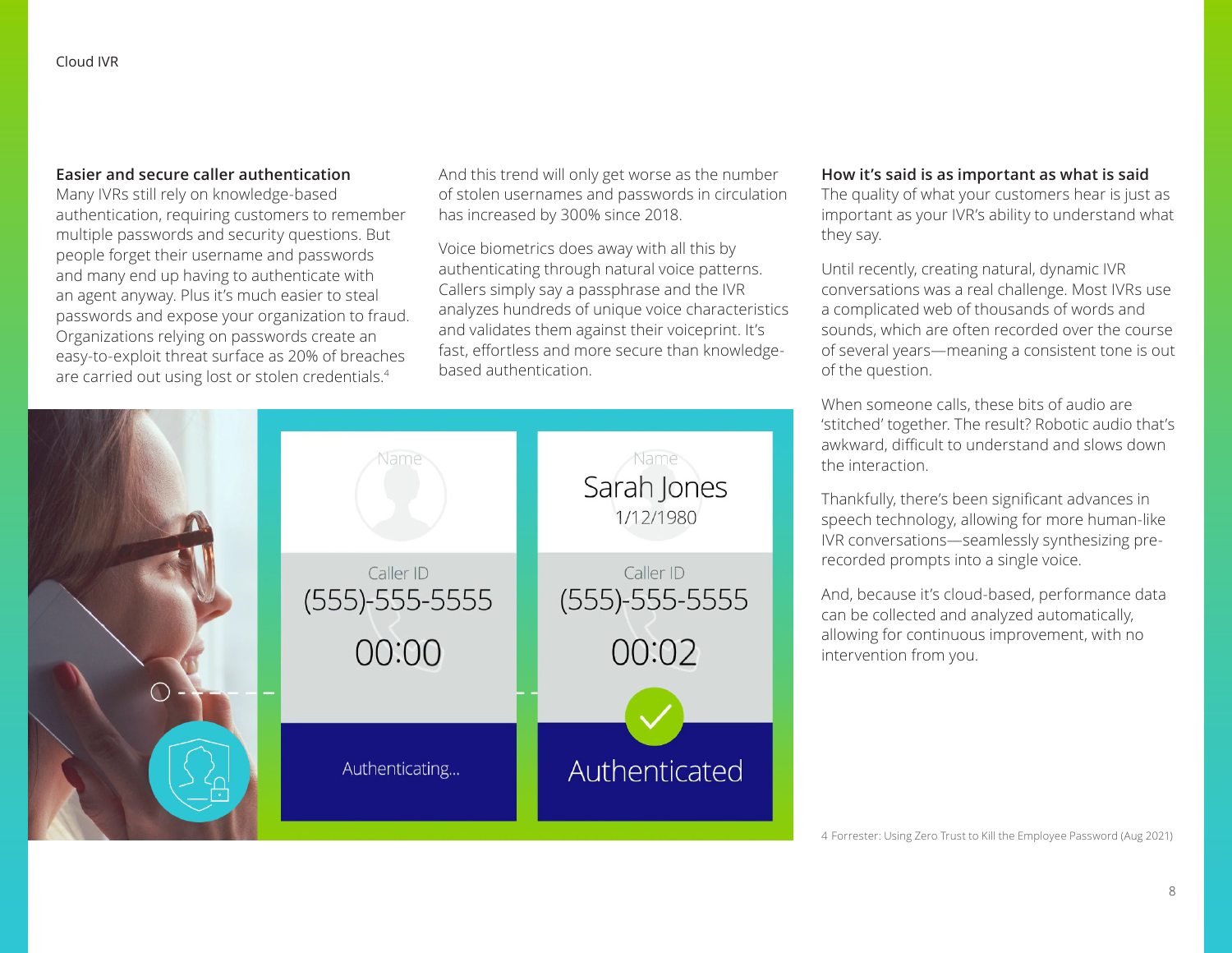## Gain omni-channel service, give up organizational silos

The secret to great customer service is connecting their experience across every channel you have.

Customers don't always start and end their service journeys within your IVR. Many of them will visit your website first or try live chat. And, sometimes, they'll leave the IVR to find their answers through your other channels.

So, this isn't just about your IVR—the right hosting provider should help you deliver a consistent, connected service using your outbound channels, virtual assistants, mobile apps, SMS, web chat and anything else you use. Connecting your channels also helps break down silos in your customer service function, so you can share data easily.

Here's where we can help—with this, and everything else we've outlined in this ebook.

#### **Meet Nuance Cloud IVR**

The Nuance cloud platform delivers intelligent customer self-service for both inbound and outbound engagements across multiple experiences including SMS, email, IVR and the web.

Our platform integrates core Nuance technologies, such as speech recognition, Natural Language Understanding, and voice biometrics, and integrates with your existing ACD and CTI systems.

Its core functions include an open, high availability, cloud-based architecture, extensive 24x7x365 proactive monitoring and seamless maintenance and upgrades.

### **The benefits of Nuance Cloud IVR add up quickly:**

Achieve 20-30 percent higher automation compared to other IVR platforms



Use the newest conversational technologies



Gain insights for continuous IVR improvement using powerful reporting tools



Get the expertise of the world's largest team of IVR and design experts



Leverage your speech investment and extend your use of conversational technologies to other channels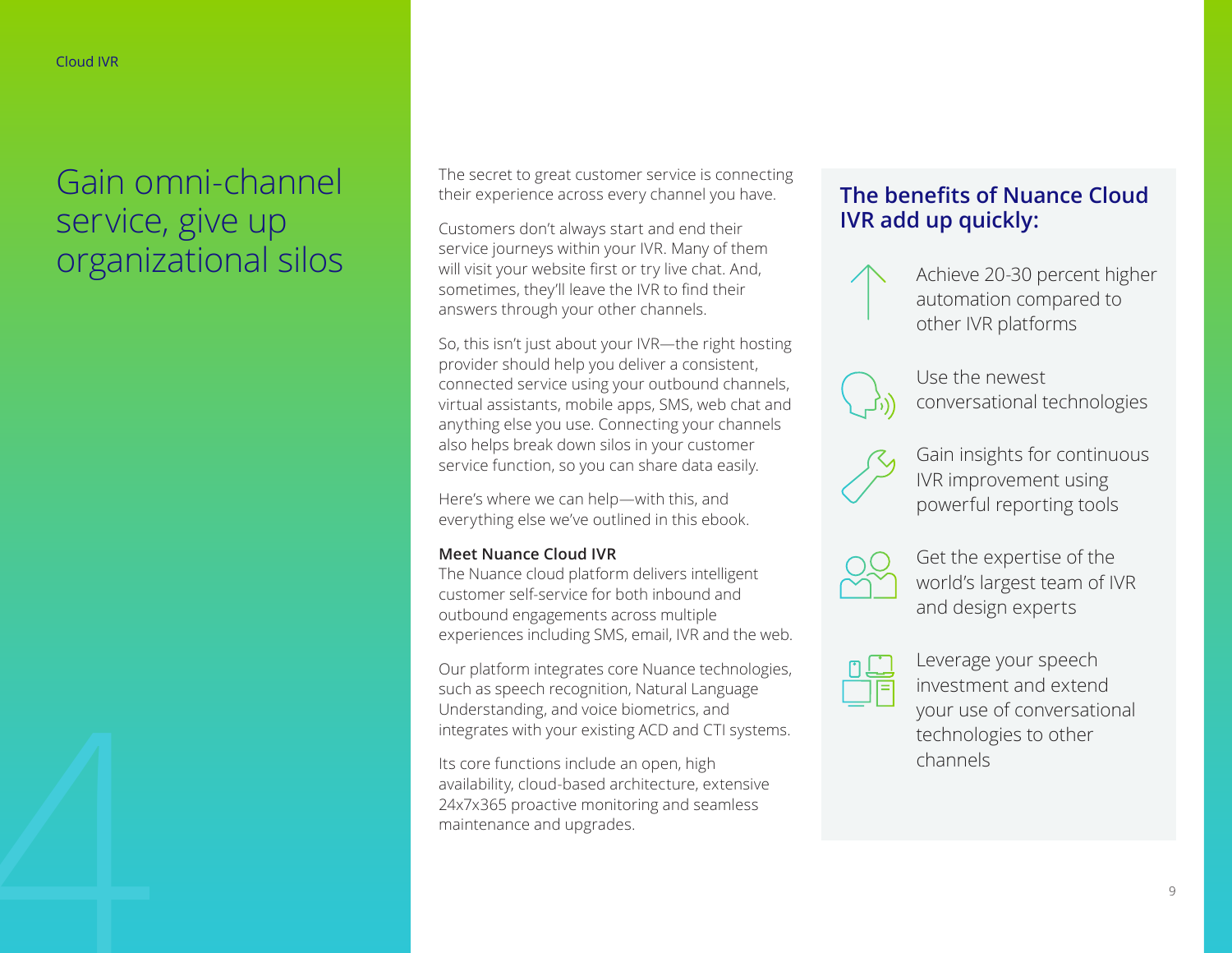#### **Cloud IVR: a better experience for callers, innovation and savings for business**

IVR in the cloud doesn't mean a storm is coming. It means a worry-free IVR that's always available, up to date and ahead of the curve (without using up your time, resources or increasingly precious budget).

To keep pace with growing consumer expectations and rapid advancements in technologies, cloud IVR has become less of a nice-to-have, and more of a strategic necessity.

### **But, even if it's a massive shift in how your organization handles your IVR, there's so much to gain:**



The ability to focus your resources on strategic advances, not operational tedium



The latest technologies, delivered automatically as they become available (and saying goodbye to the time, effort and expense involved in upgrades)



Unprecedented speed and ease—for you and your customers—all while giving up the operational burdens



A competitive advantage through superior self-service and savings, replacing an outdated caller experience that costs you in customer satisfaction and loyalty



The ability to extend your IVR assets, such as NLU and audio persona, to other self-service channels, while getting rid of a siloed customer experience across channels